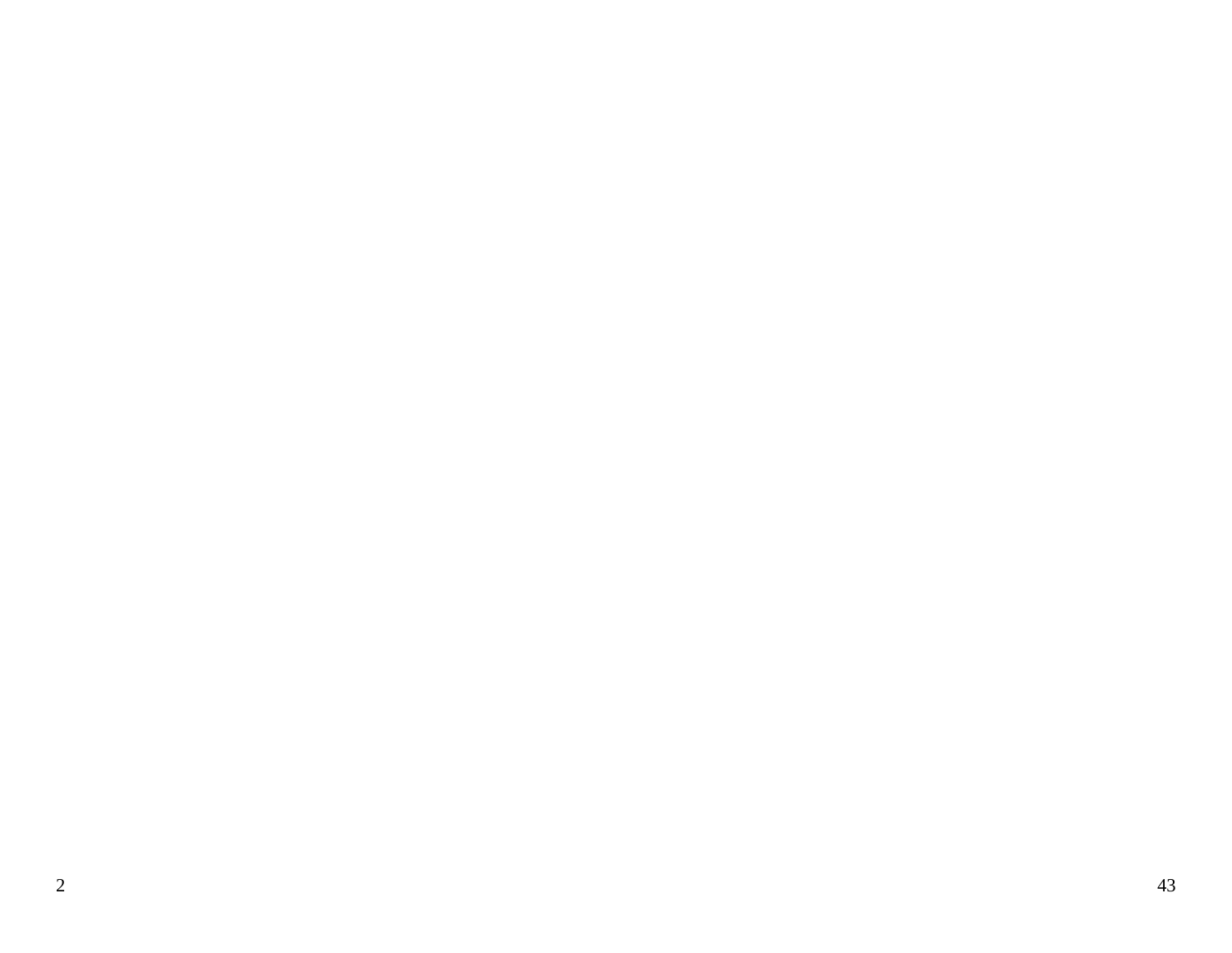### CONTENTS

| <b>CAKES</b>                            |
|-----------------------------------------|
|                                         |
|                                         |
|                                         |
|                                         |
|                                         |
| Sour Cream Coffee Cake Grandmerepage 19 |
|                                         |
|                                         |
|                                         |
|                                         |
|                                         |
|                                         |
|                                         |
| Krumk Kalse (Norwegian Cookies) page 24 |
|                                         |
|                                         |
|                                         |
|                                         |
|                                         |
|                                         |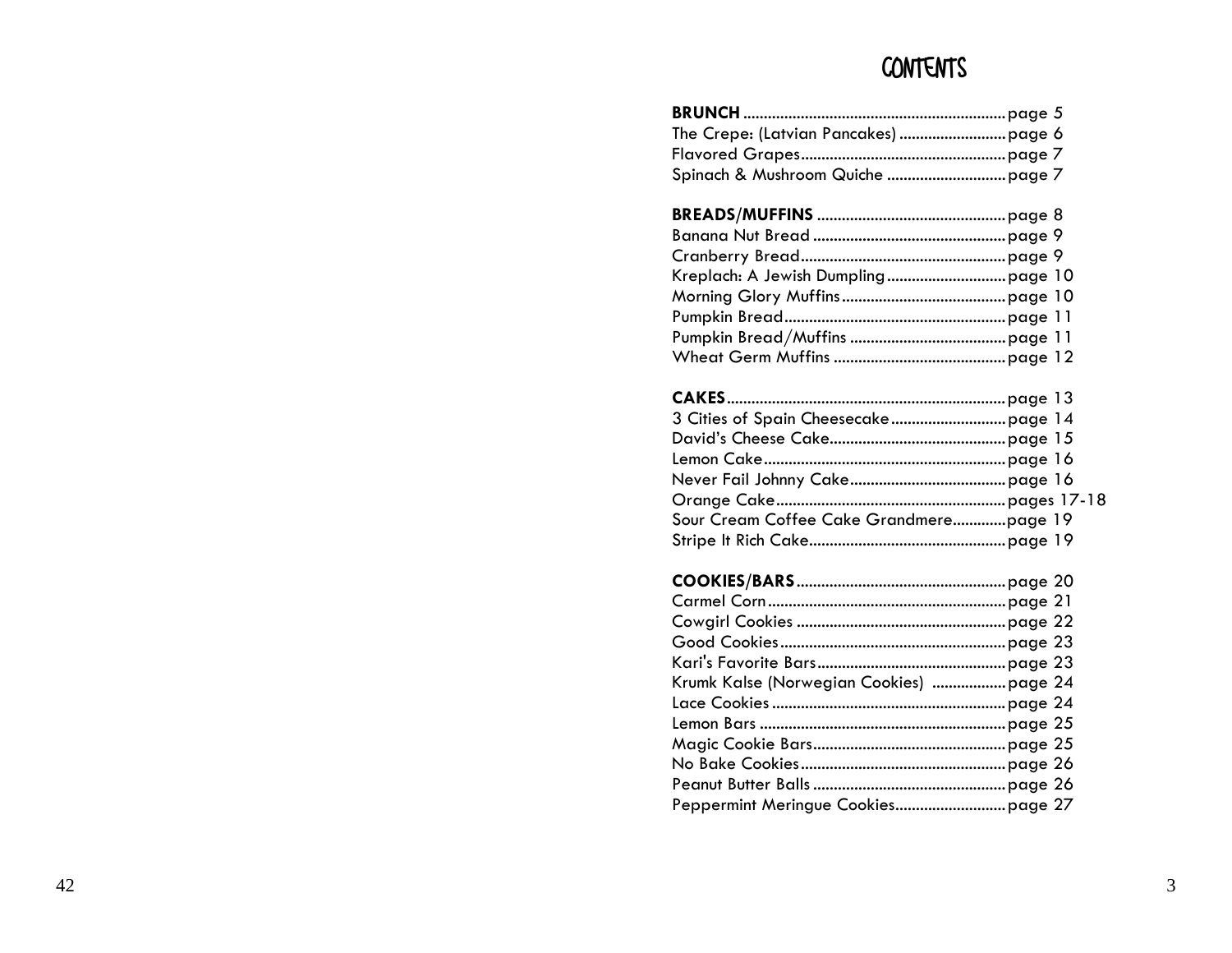#### **COOKIES/BARS, Continued** ~

|  | $1/2$ cup ground cinnamon |
|--|---------------------------|
|  | $1/3$ cup apple sauce     |
|  | 1 Tbsp Elmer's Glue       |
|  |                           |

|  | 4 cups flour       |
|--|--------------------|
|  | 1 cup salt         |
|  | $1-1/2$ cups water |

### Cinnamon Christmas Ornaments

Mix in bowl and work well with your hands. If too dry, add more apple sauce. If too wet, more cinnamon.<br>2

2<br>Press dough flat and use cookie cutters to cut and shape dough.<br>3<br>3

 $\frac{4}{4}$  You can air dry the cut outs for 2 days or bake slowly at 275°.

Grasshopper Pie ..................................................page 35 You can also add nutmeg or ground cloves to the mix if you like those scents.

# $\frac{1}{2}$  Kids Ornaments to Bake

Mix these in a bowl by hand (adding a little more water if too dry). Break into pieces and shape.

Bake at 350° for an hour or longer.

You can either use dye on them before baking, or paint them after they cool.

Punch a hole through them, pull through a ribbon and hang from your tree!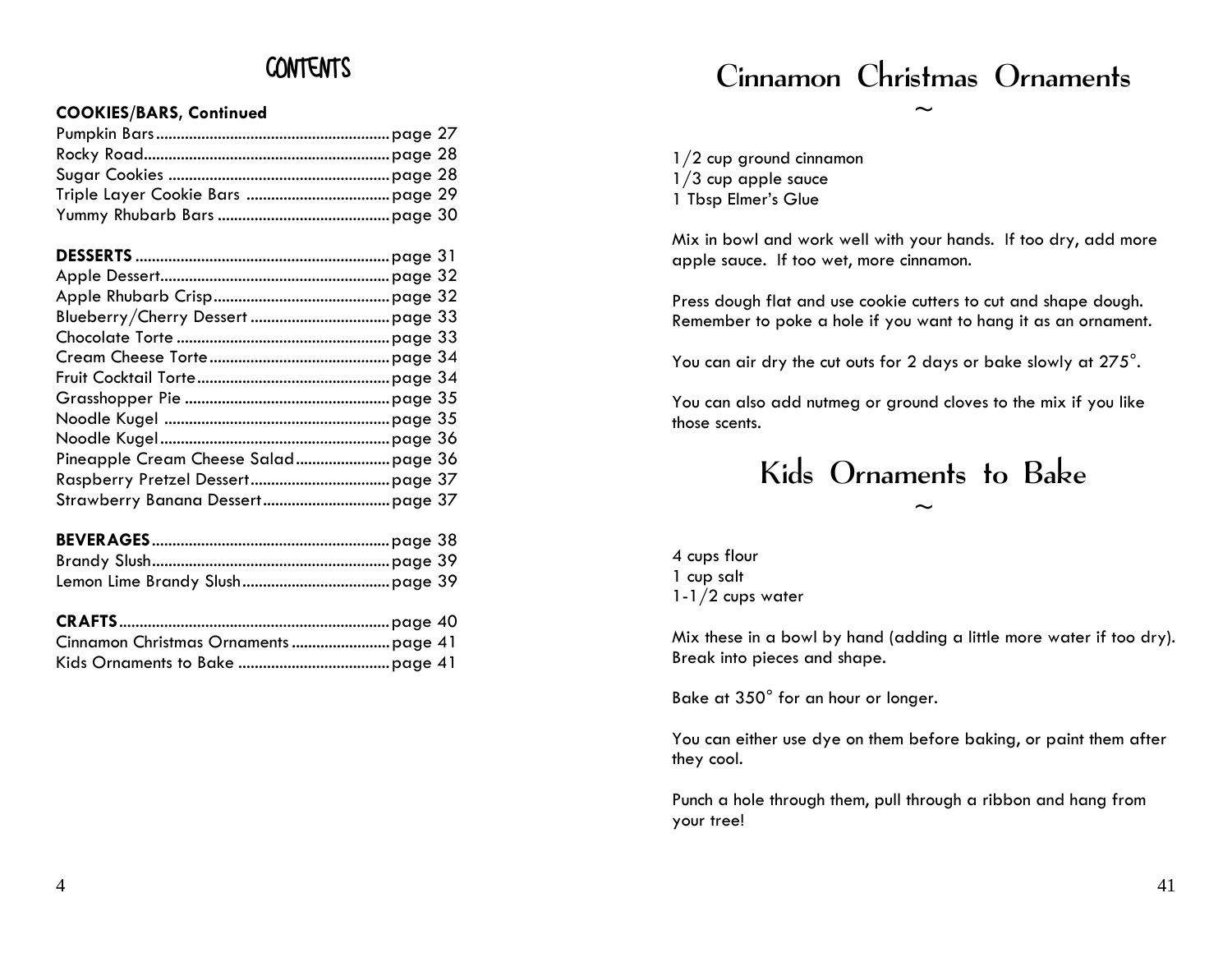CRAFTS BRUNCH

The Crepe: (Latvian Pancakes)

Spinach & Mushroom Quiche

Cinnamon Christmas Ornaments hristmas in the control of the control of the control of the control of the control of the control of the control of the control of the control of the control of the control of the control of t

Kids Ornaments to Bake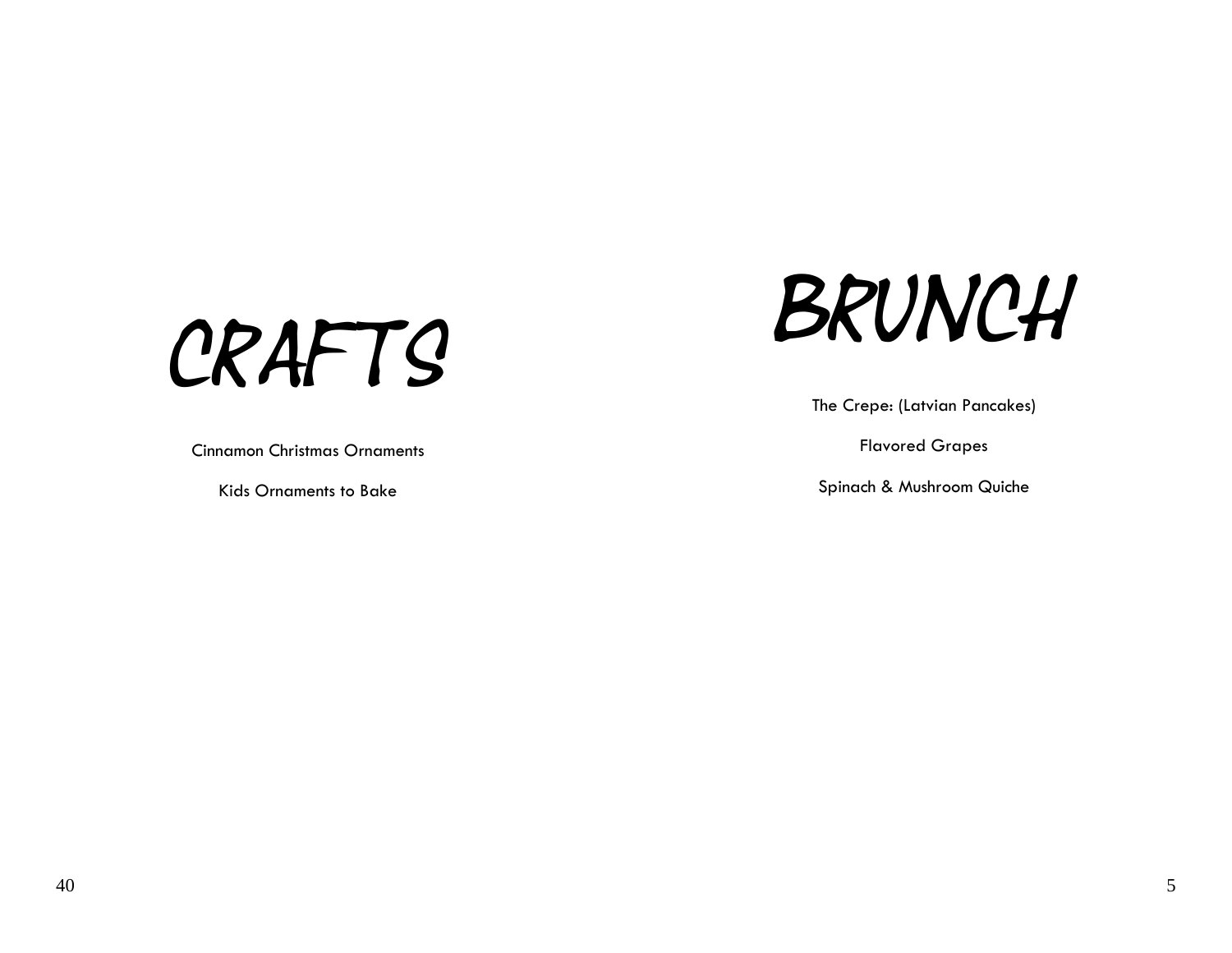## The Crepe: (Latvian Pancakes) Brandy Slush

(Makes about 15 pancakes, 8-in diameter)

1-1/2 cups flour 1 tsp salt 2 tsp double-acting baking powder 4 eggs soda.  $1-1/3$  cups milk 2/3 cup water

1) Sift dry ingredients together.

12 oz can each of orange and lemon juice 2) Create a moat in the dry mix and add wet ingredients, whisk together getting as many lumps out as possible.  $1-1/2$  cups of sugar

Note: If the batter gets too thick to your liking you can thin it down

Add any toppings... my favorite is lightly buttered with cinnamon<br>and plastic ice cream tub or large Tupperware sealable bowl.)<br>and sugar.

Try: Jelly, or PB&J Syrup Traditionally they are made with meat, veggies, and sour cream. TO MAKE DRINKS: Using an ice cream scooper, scoop out enough

# $\sim$   $\sim$

Boil 7 cups water. Steep 4 green tea bags in hot water. Dissolve 2 cups of sugar in the hot water. Cool. Add one 12 oz. can frozen lemonade, one 12 oz can frozen orange juice (both undiluted) and 1 fifth brandy (the whole thing, no sips gone!). Stir until all juice is melted. Freeze for 24 hours.

1 Tbsp sugar To serve: Fill ½ glass with slush, ½ 7-Up, 50:50 or other lemon-lime

# 1/2 tsp vanilla<br>
Lemon Lime Brandy Slush

2 cups of boiling water 3) Refrigerate at least 1/2 hour.<br>
2 cups of boiling water brandy (or vodka)

Wole: it the batter gets too thick to your liking you can min it down<br>With water. With water. We had steep. Discard the tea bags.

Cook until slightly brown/toasted on both sides. When the liquid is cool add it to the orange juice and lemon juice (that you've made from directions from the cans, and combined into

> Add the brandy (or vodka) to taste—one to four cups, depending on how strong you want it. Put the sealed mixture in the freezer, stirring occasionally as it hardens.

of the frozen mixture to fill a glass. Then pour 7-Up, Sprite, or Wy family is from Latvia and this is one of my favorite recipes.<br>
whatever your favorite clear soda is on top and mix with a spoon.

Andrea Zirba Serving it with a spoon is always a good thing with this drink.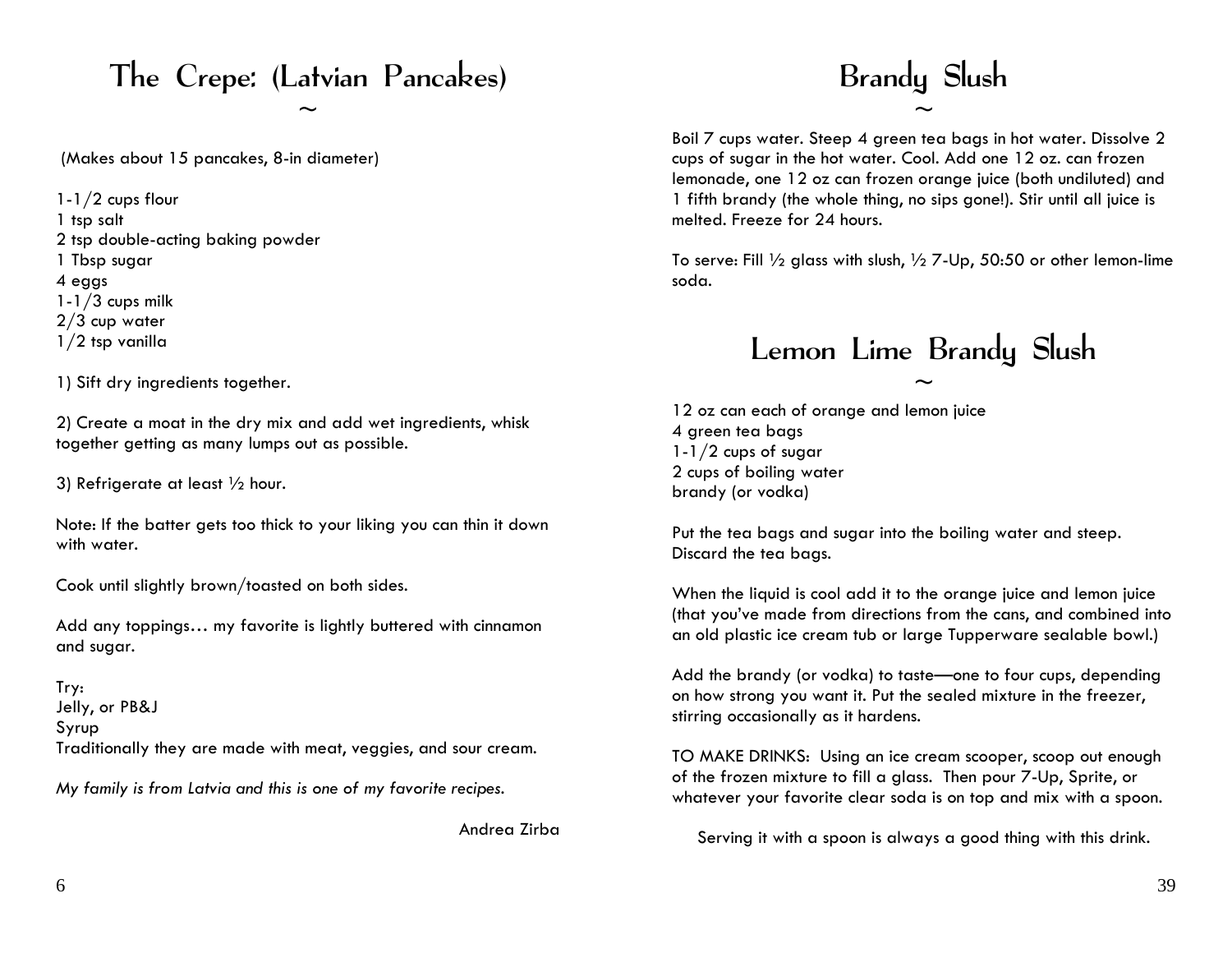# Flavored Grapes

 $\sim$ 

2 lb green grapes 2 lb red grapes 8 oz cream cheese 8 oz sour cream

1/2 cup white sugar 1 tsp vanilla 4 oz chopped pecans 2 Tbsp brown sugar

Wash and dry grapes. Mix cream cheese, sour cream, sugar and vanilla. Add grapes and mix. Pour into a 9x13 inch pan. Sprinkle with brown sugar and nuts.

Note: If grapes are not dried well, the cream cheese mixture will get thin.

Joanie Drake

### Spinach & Mushroom Quiche

Preheat oven to 375°. Sprinkle garlic salt over spinach. Spread evenly over pie crust. S prinkle evenly with chopped onion, then mushrooms, then cheddar & Swiss cheeses. Pour egg mixture over all and bake in 375° oven, 35-40 minutes or until knife inserted in

 $\sim$ 

1 unbaked 9" pie crust\* 1 (10 oz) pkg frozen chopped spinach – thawed, drained and squeezed dry garlic salt, to taste 3 Tbsp chopped onion 2 oz fresh mushrooms – sliced and lightly salted (I microwave mine a bit to soften) 3/4 cup shredded cheddar cheese 3/4 cup shredded Swiss cheese

center comes out clean.

#### Egg Mixture:

4 eggs – slightly beaten  $3/4$  cup. milk 3 Tbsp evaporated milk  $1/4$  tsp salt Pinch of pepper

# BEVERAGES

Brandy Slush

Lemon Lime Brandy Slush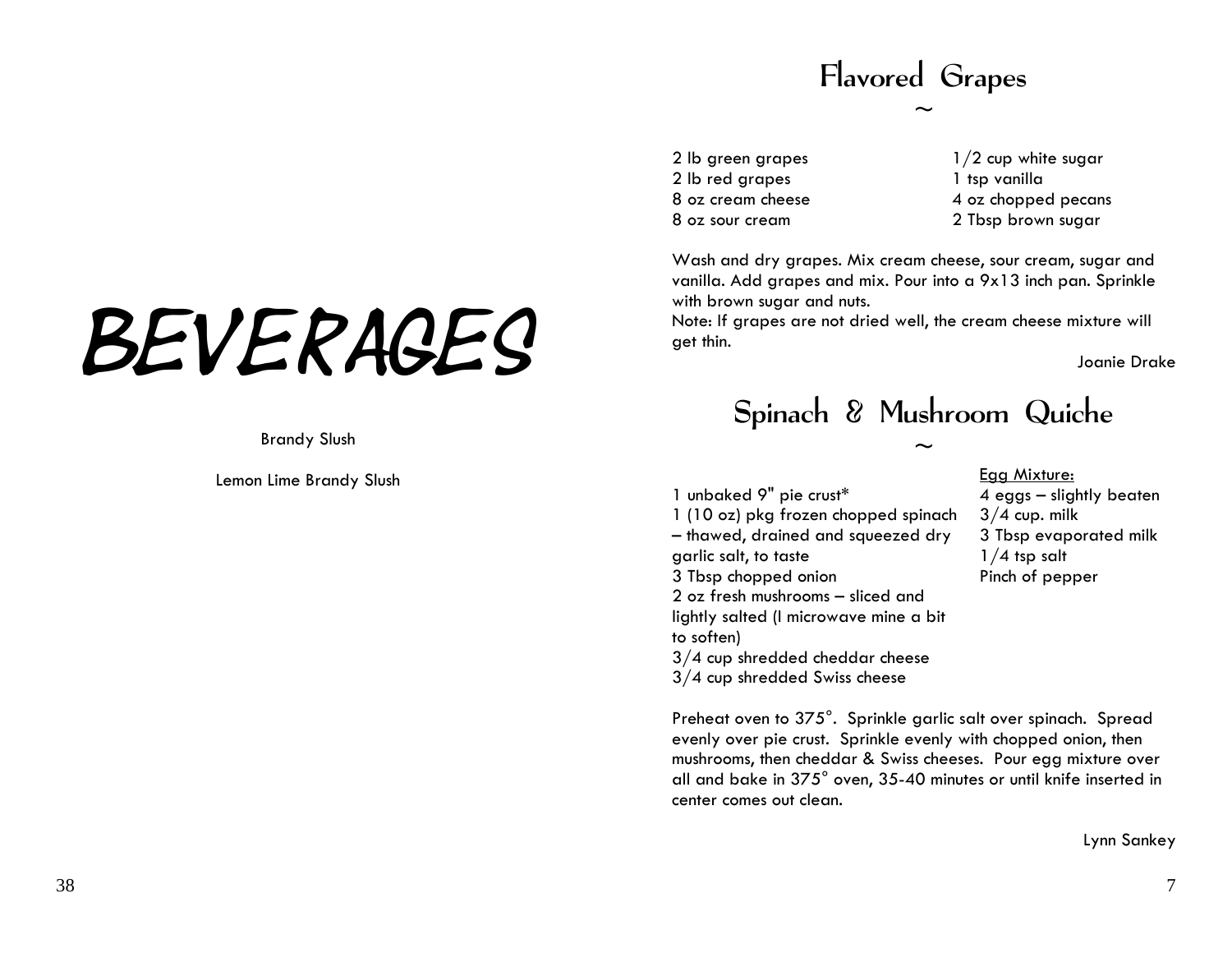# BREADS/ MUFFINS

Banana Nut Bread

Cranberry Bread

Kreplach: A Jewish Dumpling

Morning Glory Muffins

Pumpkin Bread

Pumpkin Bread/Muffins

Wheat Germ Muffins

# Raspberry Pretzel Dessert

 $\sim$ 

#### Ingredients:

2 cups crushed pretzels 2 Tbsp +  $1/2$  cup sugar 3/4 cup melted butter 8 oz Lite Cool Whip

6 oz raspberry sugarless Jell-O 1-1/2 cups boiling water  $1/2$  cup ice

1. Mix pretzels, 2 Tbsp of sugar and melted butter and press into 9 by 13" cake pan. Cook at 350° in oven for ten minutes. Let cool. 2. Mix cream cheese and 1/2 cup of sugar together, then gently fold in thawed Cool Whip. Spread over cooled pretzels. Refrigerate for half hour until firm.

3. Mix 1-1/2 cups boiling water with Jell-O. Add 1/2 cup of ice and stir until Jell-O cools a bit. Pour over cream cheese layer. Keep refrigerated.

Megan Lusk

### Strawberry Banana Dessert  $\sim$

3 firm bananas, sliced 1 (16 oz) angel food cake, cut in 1" cubes 1 pint strawberries, hal ved 1 (0.6 oz) pkg sugar-free strawberry Jell-O 2 cups boiling water 1-1/2 cups cold water 1 carton (8 oz) Cool Whip

Layer banana slices and cake cubes in 9x13 inch dish coated with cooking spray. Place strawberries over cake and press down. Mix Jell-O and hot water until dissolved, dd cold water – pour over strawberries. Refrigerate 3 hours or until set. Frost with Cool Whip.



Joanie Drake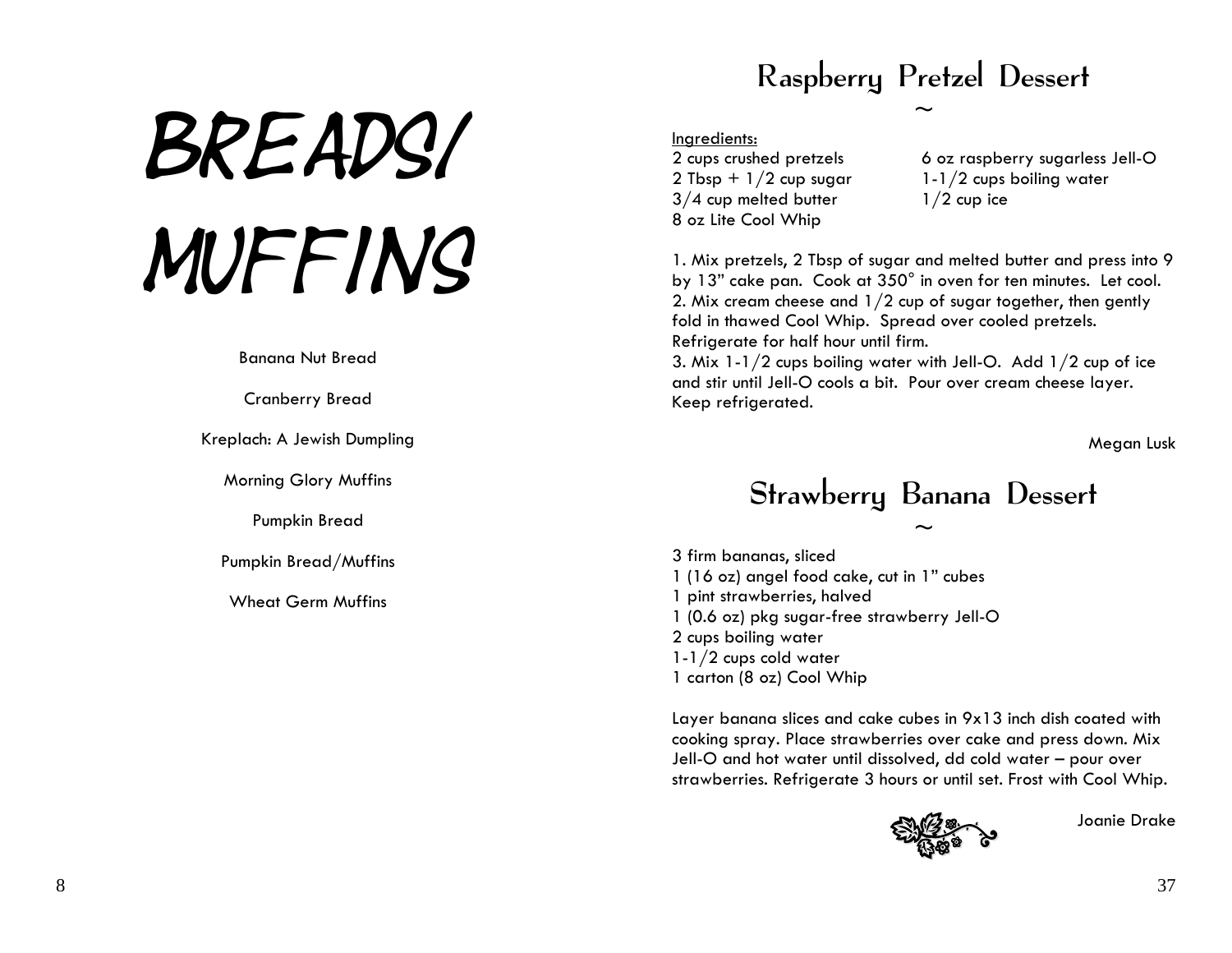# Noodle Kugel

 $\sim$ 

(Yes, noodles as dessert!)

8 oz wide egg noodles 5 to 8 Tbsp of butter (to taste) 1 lb low fat sour cream 8 oz low fat sour cream1/2 cup of sugar 3 eggs, separated

Cook noodles in boiling water, drain, and let the butter melt over them. Beat the sugar and egg yolks until light. Mix in the cottage cheese and sour cream. Beat the egg whites until peaks form. When noodles are ready, mix them into the sugar/yolk/cheese mixture. Fold in the whipped egg whites. Pour all of this into a buttered 9x12 inch baking dish and bake at 350° from 45 minutes to 1 hour.

*Breakstone cottage cheese and sour cream are the best to use, if you can find them.* 

Amy Fruchtman

# Pineapple Cream Cheese Salad

 $\sim$ 

Cream together: 8 oz cream cheese, softened  $1/2$  cup sugar 12 oz Cool Whip 20 oz crushed pineapple, drained well

Topping choices: 1/2 cup crushed pretzels 1/4 stick melted butter  $1/8$  cup sugar

Spread on pan and toast in oven at 200°. Cook and sprinkle on salad just before serving. Or 1/2 to 1 cup chopped peanuts. Sprinkle just before serving. Or 1/2 cup chopped maraschino cherries, drained. About 5 servings.

Florence Schmitt

### Banana Nut Bread

 $\sim$ 

1 cup sugar 1/2 cup shortening 2 eggs 1/2 tsp salt 2 cups flour 1 tsp baking soda 4 mashed ripe bananas  $1/4$  cup nuts 1/2 tsp vanilla

Mix together sugar, shortening and eggs. Mix flour, salt and baking soda together. Mash bananas. Mix into shortening mixture, fold in flour mixture, a little at a time. Add nuts and vanilla. Bake in loaf pan at 350° for 1 hour.

Mary Bollerud

Cranberry Bread  $\sim$ 

4 cups flour 2 cups sugar 3 tsp baking powder 2 tsp salt 3/4 tsp baking soda 1/2 cup butter 2 tsp grated orange peel 1/2 cup Triple Sec 1 cup orange juice 2 well beaten eggs 2 cups sliced cranberries 1 cup chopped nuts

Mix dry ingredients together. Cut in the butter. Combine the peel, liquids, and eggs. Fold this into the dry mixture until it's moistened. Fold in the cranberries and nuts. Pour into two loaf pans that have been greased. Bake at 350° for 55 minutes.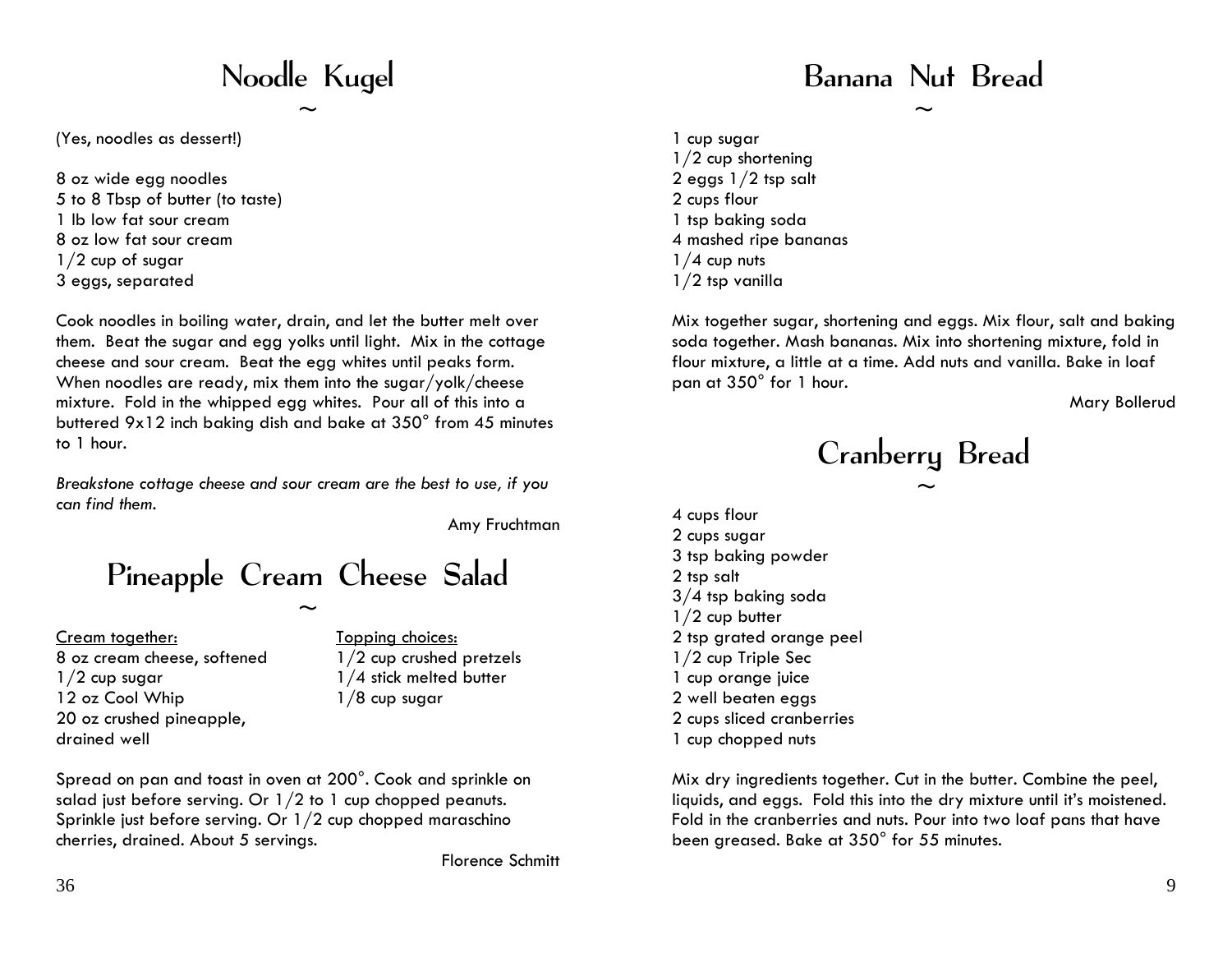# Kreplach

 $\sim$ 

A Jewish Dumpling (put in chicken soup when done)

Dough: 2 cups flour  $\frac{1}{4}$  cup cold water 2 eggs  $\frac{1}{4}$  tsp salt

Filling: 2 cups cooked ground meat 1 egg 1 chopped cooked onion salt pepper

Make a well in the flour, add eggs, salt and water. Make a soft dough. Knead until smooth, roll out thick. Cut into 2 inch strips, then into squares. Place spoonful of filling on each square. Fold to make three-cornered pocket. Press edges firmly. Boil for 20-30 minutes in salt water. Drain and blanch in cold water.

Wendy Kaplan

Morning Glory Muffins

 $\sim$ 

- 2 cups flour 2 tsp baking soda 1/2 tsp salt  $1/2$  cup raisins 1/2 cup chopped pecans 1 cup vegetable oil 2 tsp vanilla extract
- 1-1/2 cups sugar 2 tsp cinnamon 2 cups grated carrots 1/2 up shredded coconut 3 eggs 1 apple, cored and shredded

In large mixing bowl, combine flour, sugar, baking soda, cinnamon and salt. Stir in carrots, raisins, coconut and pecans. In separate bowl, combine eggs, oil, apple and vanilla. Add to flour mixture. Stir in only until combined. Spoon into greased or lined muffin tins. Bake at 350° for 15-18 minutes.

Teri Fisher

### Grasshopper Pie  $\sim$

2 cups crushed chocolate cookie wafers 1/2 cup melted butter

Mix these together and press down into a pie pan (reserving a handful for sprinkling on top).

Melt 24 large marshmallows in 1/2 cup of milk in a double boiler (or smaller pan in a larger pan of heated water) and let cool.

Add 1 oz of white Crème de Cocoa and 1 oz green Crème de Menthe.

Fold in 1/2 pint of real cream (whipped stiff). Pour mixture onto the crust and sprinkle the reserved bit of crushed wafer on top. Chill in refrigerator.

Noodle Kugel

 $\sim$ (Jewish Dessert)

| 1 lb package wide egg noodles | 4 heaping Tbsp sour cream      |
|-------------------------------|--------------------------------|
| 1 stick butter or margarine   | 4 eags                         |
| 1 8 ounce bar cream cheese    | 1 cup sugar                    |
| 1 cup milk                    | crushed corn flakes (optional) |

Cook noodles, drain. Return noodles to pan. Add remainder of ingredients except corn flakes. Stir. Place in large baking dish. Sprinkle corn flakes on top. Bake 30 to 60 minutes at 350°.

May put into 2 smaller containers to cook and freeze one. If putting into smaller containers, cook for 20-30 minutes.

Wendy Kaplan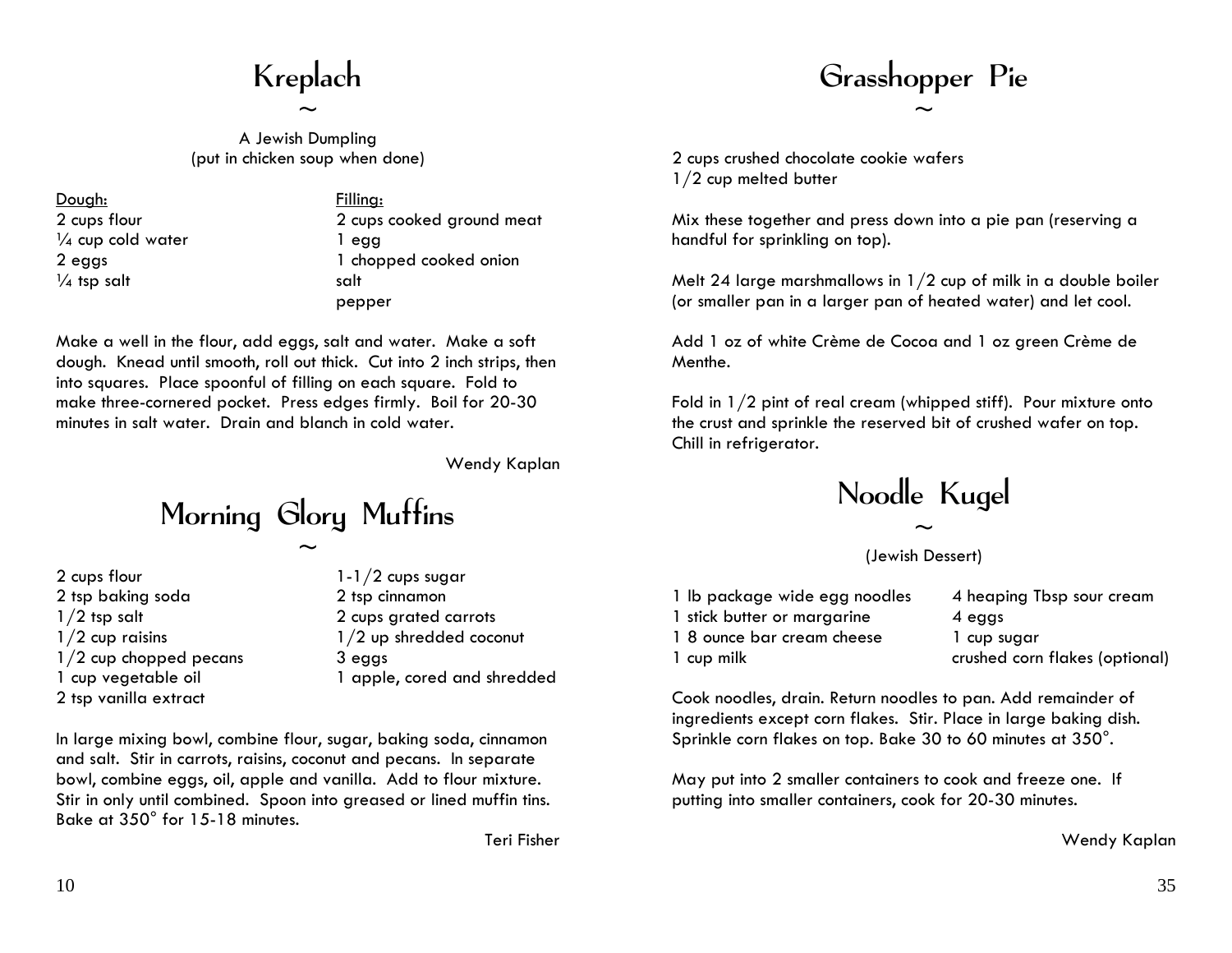### Cream Cheese Torte

 $\sim$ 

1 small pkg lemon Jell-O 1/2 cup hot water Dissolve Jell-O in hot water Set aside to cool.

1 (8 oz) cream cheese 1 cup sugar Mix well.

Add small can crushed pineapple (drained) Add Jell-O, fold into cheese mixture.

Roll 26 graham crackers into small crumbs. Add 1/2 cup sugar, 1/2 cup melted butter, mix together. Line a long cake pan with cracker crust mixture, saving some for the top.

Beat 1 small can pet milk until very stiff. (Pet milk must be very cold) and fold in last. Put in refrigerator for several hours or overnight.

Mary Bollerud

# Fruit Cocktail Torte

 $\sim$ 

1 cup flour 1 cup sugar 1 tsp baking soda  $1/4$  tsp salt 1 egg

1 cup brown sugar (not packed)  $1/2$  to  $3/4$  cup chopped pecans 1 can fruit cocktail, well drained 1 small can pineapple, well drained

Mix flour, white sugar, baking soda, salt, egg and fruit. Pour into greased (not floured) 9" x 13" pan. In another bowl, mix brown sugar and chopped nuts. Sprinkle over batter. Bake at 350° for 45 minutes. Cool. Spread with Cool Whip.

Everett DeGroff

### Pumpkin Bread

 $\sim$ 

| Mix together:             |   |
|---------------------------|---|
| 1 $1/2$ cup white sugar   | į |
| $1/4$ tsp baking powder   |   |
| 1 tsp baking soda         |   |
| $1/2$ tsp cinnamon        |   |
| $3/4$ tsp salt            |   |
| $1/2$ tsp cloves          |   |
| 1 2/3 cups unsifted flour |   |
| $1/2$ tsp nutmeg          |   |

Mix together and add to dry ingredients: 1/2 cup salad oil 2 eggs, beaten 1 cup canned pumpkin

May add  $1/3$  cup nuts or raisins

Put batter into 2 small loaf pans (fruit cake size) Bake at 350° for 50 minutes.

Florence Schmitt

# Pumpkin Bread/Muffins

 $\sim$ 

Preheat oven to 350°.

3-1/2 cups flour 2 tsp baking soda  $1-1/2$  tsp salt 1 tsp cinnamon 1 tsp nutmeg 3 cups sugar

1 cup chopped pecans 4 eggs 1-1/2 cups canned pumpkin 1 cup salad oil 2/3 cup water

Mix and sift together the dry ingredients. Add the nuts. Put the eggs in a bowl and beat slightly. Then add the oil, pumpkin, and water and mix. Pour the wet mixture into the dry mixture blend lightly until combined. Bake in two greased loaf pans at 350° for 1 hour. Poke a toothpick into the loaves to assure they are done in the middle before removing from oven. Also makes great muffins.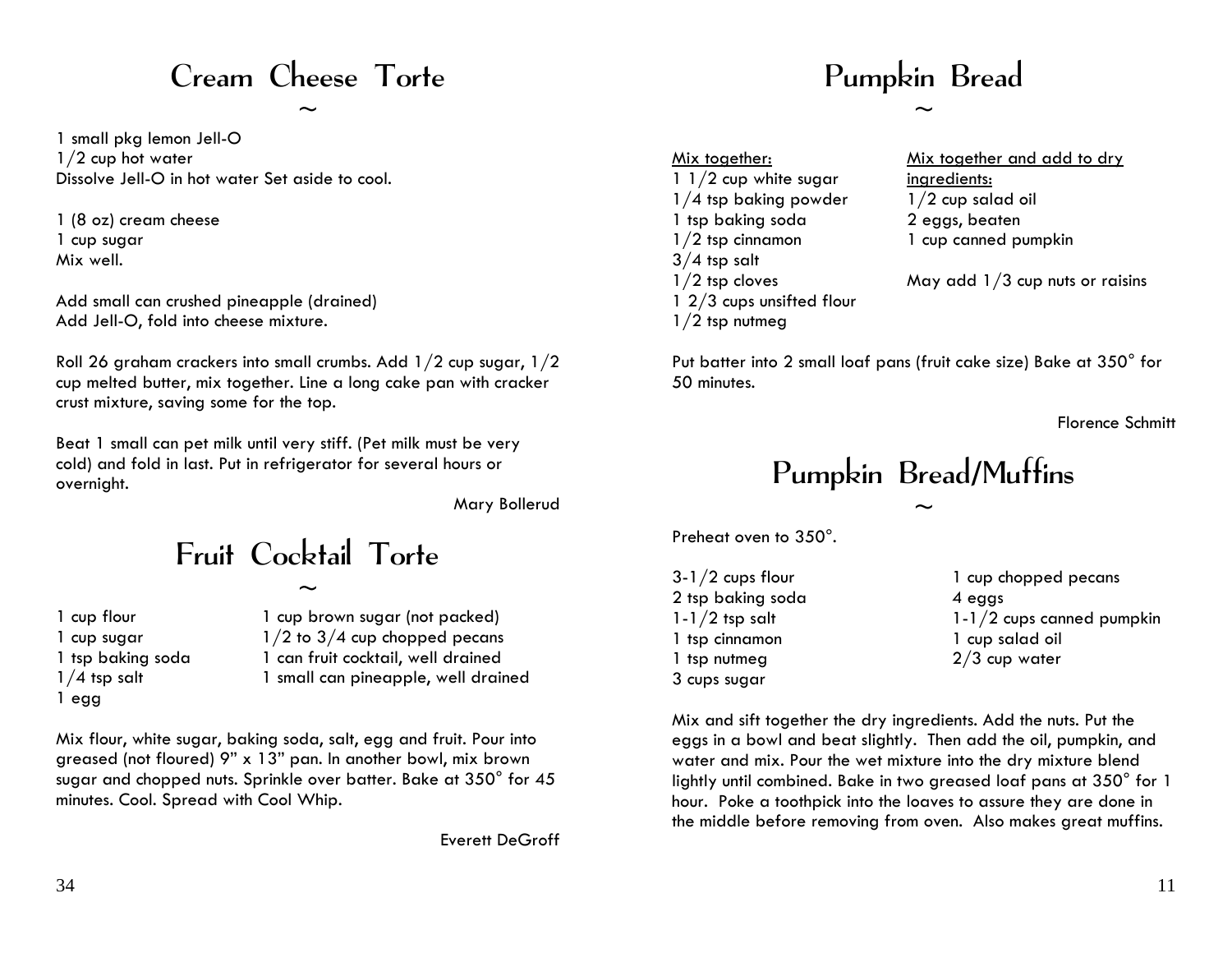### Wheat Germ Muffins

 $\sim$ 

 $1/2$  cup oil 1 cup brown sugar 2 eggs 1 cup flour  $1/2$  tsp salt 1 tsp baking powder 1 tsp soda 1 cup buttermilk or sour cream 1 cup wheat germ

Cream oil and sugar, beat in eggs. Mix dry ingredients, add to creamed mixture. Mix in buttermilk or sour cream, fold in wheat germ. Fill greased muffin pans or baking cups 2/3 full. Bake at 350° for 20 to 30 minutes. Yield: 2 dozen.

Brian Sime



# Blueberry/Cherry Dessert

 $\sim$ 

1 (20 oz) can crushed pineapple 3 cups blueberries or 2 cans cherry pie filling 1 Duncan Hines (18 1/2 oz) Moist Deluxe Butter Recipe Golden Cake Mix

1 stick oleo, melted 1 cup sugar, divided (if using fresh fruit) use only  $1/4$  cup sugar if using pie filling 1 cup chopped pecans for topping

Grease 9x13 inch pan. Spread pineapple with juice in bottom of pan, sprinkle layer of blueberries or cherries. Add 3/4 cup sugar if using fresh fruit. Sprinkle dry cake mix over top. Bake at 350° for 40 to 45 minutes or until done. Can easily make half of recipe.

Helen Hoepker

# Chocolate Torte

 $\sim$ 

1 box graham crackers 2 packages instant French vanilla pudding 3 cups milk 8 oz Cool Whip

Butter a 9x13 inch cake pan. Line with crackers. Mix pudding and milk together, then fold in Cool Whip. Spread 1/2 mixture on crackers, another layer of crackers, remaining pudding and final layer of crackers.

#### In a bowl, blend the following:

6 Tbsp cocoa 2 Tbsp oil 1 1/2 cup powdered sugar 3 Tbsp milk

2 Tbsp white Karo Syrup 3 Tbsp softened butter 1 tsp vanilla

Spread on top of crackers. Chill and serve.

33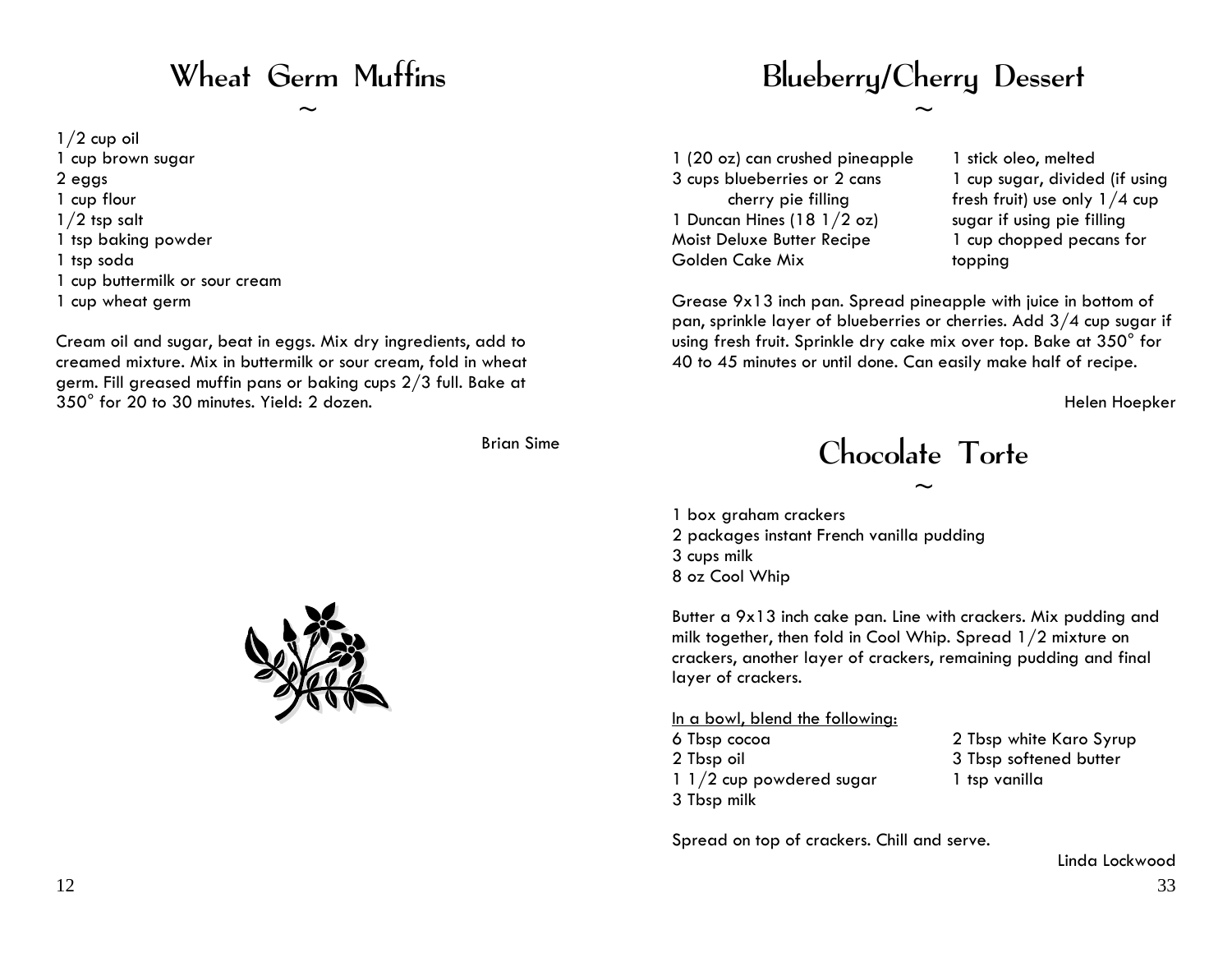Apple Dessert  $\sim$ 

4 cups sliced apples 2 cups sugar Mix apples and sugar in a large bowl. Let stand about 30 minutes.

2 cups sifted flour 1-1/2 tsp baking soda 1 tsp salt 2 tsp cinnamon

2 eggs, well beaten 1/2 cup salad oil 2 tsp vanilla 1 cup chopped nuts

Sift dry ingredients, mix with apples, add eggs, oil, vanilla and nuts. Mix thoroughly with a spoon. Pour mixture into greased 9x13 inch pan. Bake at 350° for 35 minutes or until done.

Mary Bollerud

Apple Rhubarb Crisp

 $\sim$ 

| <b>Filling</b>                  |
|---------------------------------|
| 4 cups golden delicious apples, |
| peeled, cored, and diced        |
| 3 cups rhubarb, cut into $1/2"$ |
| pieces                          |
| 3 Tbsp Splenda or sugar         |
| 2 tsp flour                     |
| 1 tsp vanilla                   |
|                                 |

**Topping** es,  $1/2$  cup flour 1/2 cup brown sugar 1/3 cup rolled oats 1/2 tsp cinnamon  $1/4$  tsp nutmeg 5 Tbsp butter or margarine 1/2 cup chopped walnuts,

Preheat oven to 400°. Butter a 7 x 11 inch baking pan. In a large bowl, combine all filling ingredients. Spoon into baking pan. Using the same bowl, combine all topping ingredients. Cut butter into flour mixture until coarse clumps form. Sprinkle on top of apples and rhubarb. Bake for 45 - 50 minutes or until lightly brown on top and fruit is tender.

optional

*Note: The rhubarb can be omitted if desired. Follow the same recipe but use 6 cups of apples.*



3 Cities of Spain Cheesecake

David's Cheese Cake

Lemon Cake

Never Fail Johnny Cake

Orange Cake

Sour Cream Coffee Cake Grandmere

Stripe It Rich Cake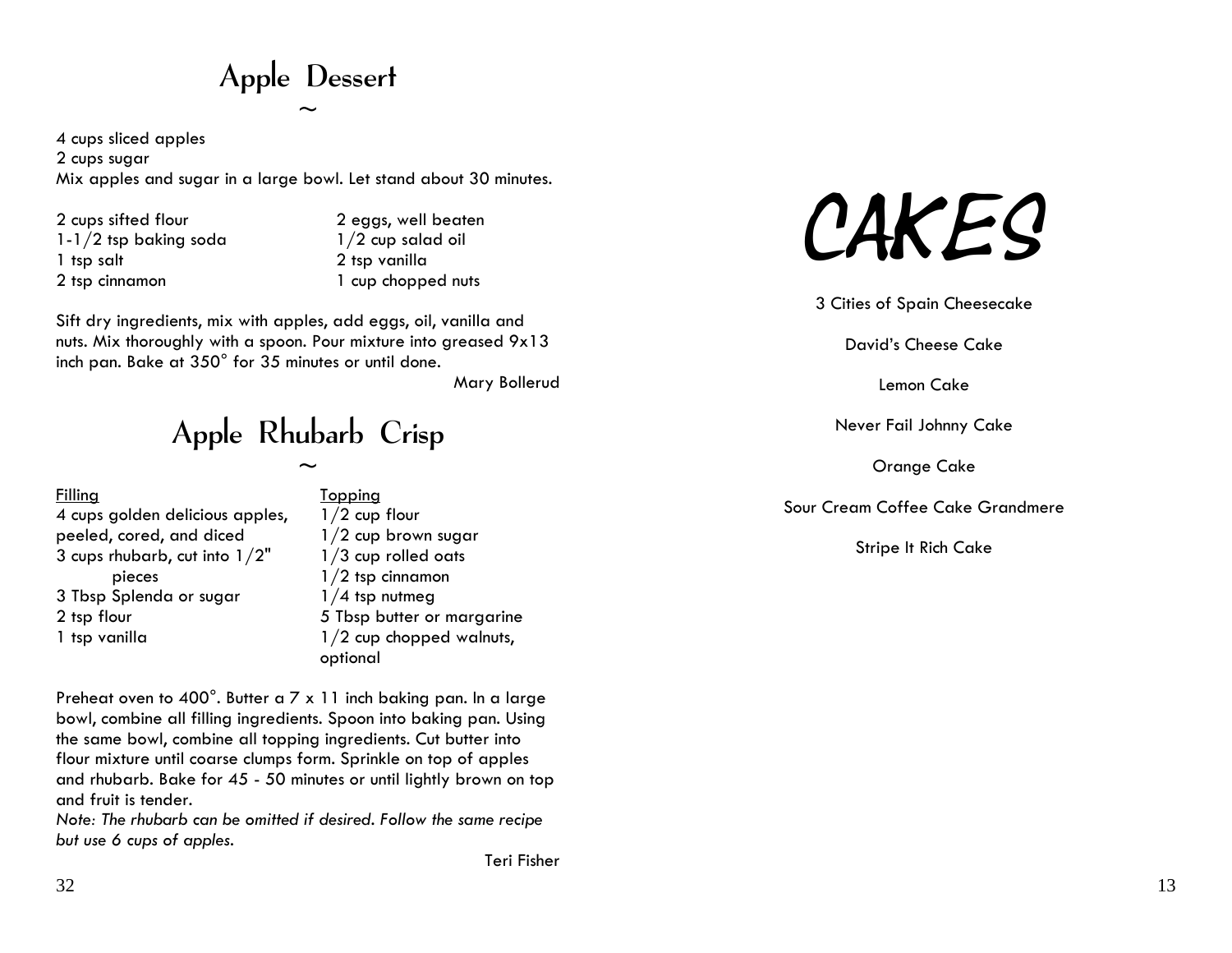# 3 Cities of Spain Cheesecake

 $\sim$ 

#### Crust:

1-1/2 cup graham crackers (salerno crumbs) 1/3 cup butter, softened  $1/3$  cup sugar 1/8 tsp salt

#### Filling:

3 (8 oz) blocks cream cheese, softened 4 large eggs, beaten slightly 1 tsp vanilla 1 cup sugar

#### Topping:

1 (16 oz) container sour cream 1 Tbsp sugar 1 tsp vanilla Stir together.

#### Directions:

Stir crust ingredients together. Sprinkle half near sides of a buttered 9 1/2" spring form pan and press rest on bottom.

With electric mixer, beat cream cheese until fluffy and add eggs a little at a time, beating on low until just combined. Beat in sugar and vanilla on low until just combined.

Pour into crust. Bake 45 min. Cool on rack 5 minutes (will not be set in the middle but will set as it cools). Drop spoonfuls of topping around edges and spread over center, smoothing center. Bake 10 minutes more. Cool on wire rack completely. Chill in pan covered overnight in refrigerator. Remove sides and move to plate. Let stand 30 minutes.

Top with strawberries.

Rosemary Heus



| <b>Apple Dessert</b>             |
|----------------------------------|
| <b>Apple Rhubarb Crisp</b>       |
| Blueberry/Cherry Dessert         |
| <b>Chocolate Torte</b>           |
| <b>Cream Cheese Torte</b>        |
| Fruit Cocktail Torte             |
| Grasshopper Pie                  |
| Noodle Kugel                     |
| Noodle Kugel                     |
| Pineapple Cream Cheese Salad     |
| <b>Raspberry Pretzel Dessert</b> |
| <b>Strawberry Banana Dessert</b> |
|                                  |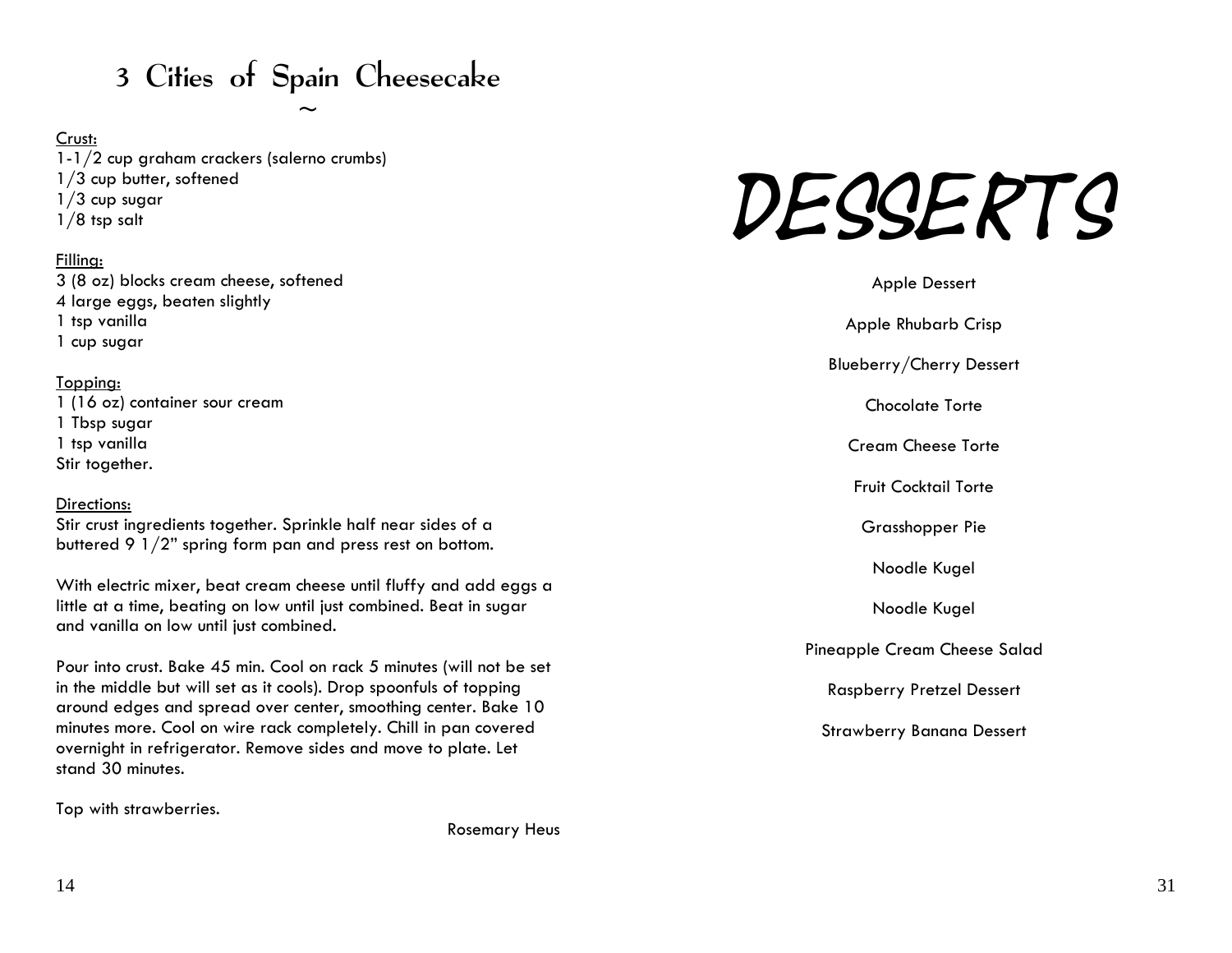# Yummy Rhubarb Bars

 $\sim$ 

Fits into a 9 x 13 inch baking pan. Preheat oven to 375°.

In a pot on the stove combine:

2-1/2 to 3 cups of rhubarb, cut up into chunks 1 pound of strawberries, cleaned and sliced  $1-1/2$  c of sugar 2 Tbsp of cornstarch (dissolved in small amount of water) 1 tsp of vanilla 1/4 cup of water

When it's all together, heat on medium (make sure it doesn't burn) until mushy, and then use a potato masher to get it even more smushed down.

For the crust, combine until crumbly:

1-1/2 to 2 cups of oatmeal (not instant) 1-1/2 cups of flour (white) 1 cup of brown sugar 1/2 tsp baking soda 1 cup of butter (soft) 1/2 cup of nuts (optional)

Pat  $3/4$  of mix into the pan to cover the bottom, pour the cooked strawberry/rhubarb mixture on top, then sprinkle the last 1/4 of the mix on top.

Bake 30-35 minutes.

Enjoy!



# David's Cheese Cake

 $\sim$ 

Prepare in a 9x12 inch microwavable pan:

Crust: 2 cups crushed graham cracker  $1/4$  cup sugar 1/2 cup butter 1 tsp cinnamon

Press crust mixture onto bottom of pan. Microwave 3-4 minutes. Cool.

#### Filling: 3 (8 oz) blocks cream cheese 5 eggs  $1/2$  cup sugar 1 cup sour cream 1/2 tsp vanilla

In a medium bowl, beat cream cheese gradually with eggs, add sugar and other ingredients. Pour over crust. Microwave about 8 minutes till firm.

Topping: 1 cup sour cream 1/4 cup powdered sugar

In a separate bowl, mix topping. Pour over filling. Microwave an additional 3 minutes. Cool.

Very tasty!

Victoria Peetz

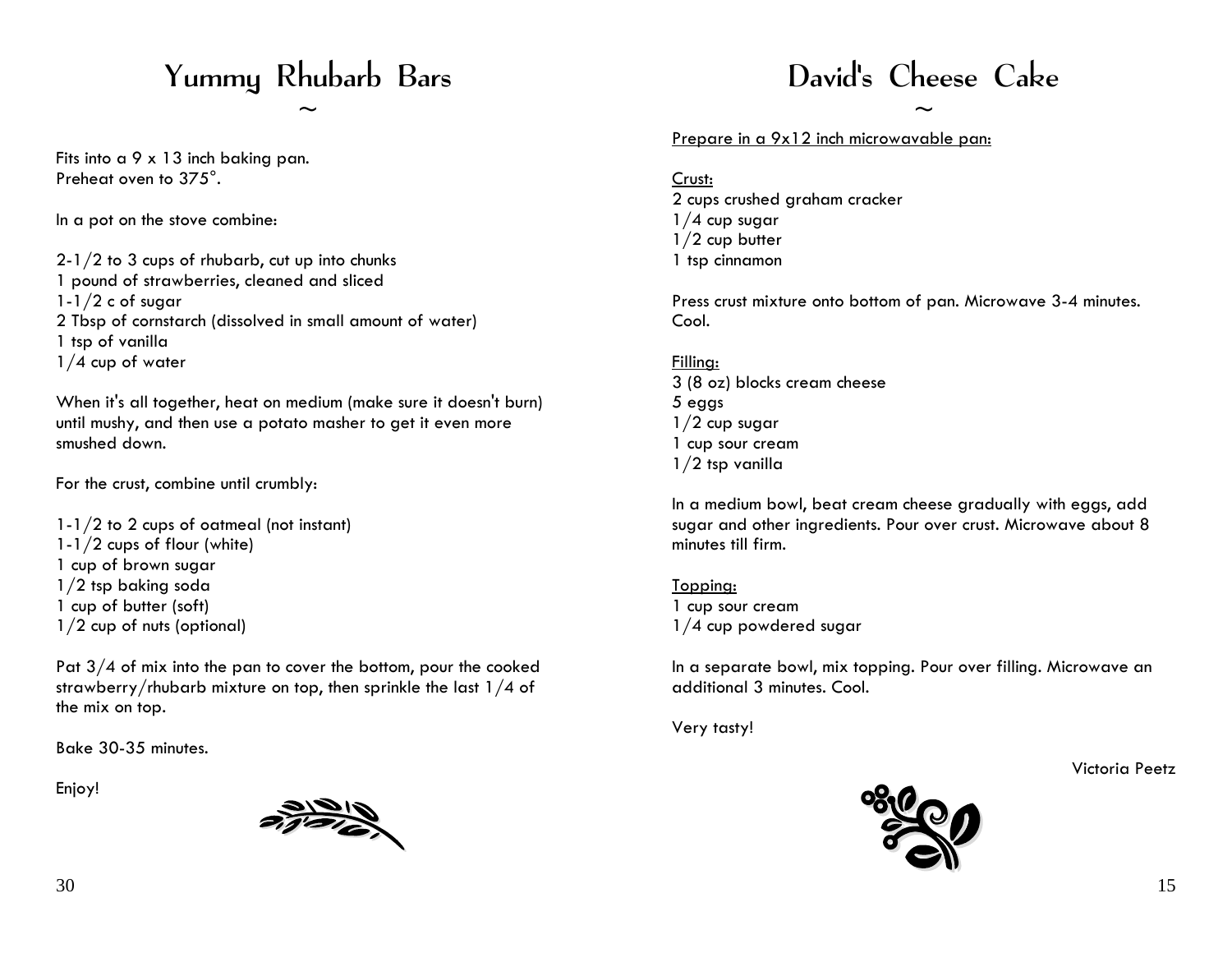# Lemon Cake

 $\sim$ 

1 box lemon cake mix 1 (3 oz) box lemon Jell-O Mix above ingredients.

#### Add:

3/4 cup vegetable oil 3/4 cup water 4 eggs (add one at a time and beat 1/2 minute after each additional egg).

Grease and flour a 9x13 inch cake pan. Pour batter into pan and bake according to cake mix instructions. While the cake bakes, grate 2 lemon rinds, cut lemons in half and squeeze juice to equal 2 lemons.

Mix juice and zest with 2 cups powered sugar. Have this ready when cake is done. Take cake out when done and poke holes in warm cake. Pour or spoon frosting glaze over warm cake.

Jean Cullen

Never Fail Johnny Cake  $\sim$ 

Cream together: 1 scant cup sugar 1/<sub>2</sub> cup oleo or butter Add: 3 Eggs 1 cup milk

Combine and add: 1 cup cornmeal 1-1/2 cups flour  $\frac{1}{2}$  tsp salt 3 tsp baking powder



Bake 25-30 minutes at 350°.

Gerry Stoner

# Triple Layer Cookie Bars

 $\sim$ 

 $1/2$  cup of butter

1 1/2 cups of crushed graham crackers

1 (7 oz) coconut

- 1 (14 oz) can of sweetened condensed milk
- 1 (12 oz) semisweet chocolate chips
- 1/2 cup of creamy peanut butter

#### Preparation:

Preheat oven to 350° (325° for glass). In 13 x 9 x 2-inch baking pan, melt butter in oven. Sprinkle crumbs evenly over melted butter. Top evenly with coconut, then pour the sweetened condensed milk evenly over the coconut. Bake for 25 minutes or until lightly browned. In a small saucepan, over low heat melt chocolate chips and peanut butter together. Spread evenly over hot coconut layer.

Cool 30 minutes then chill. Cut into bars. Store bars loosely covered at room temperature.

Jodi Schehr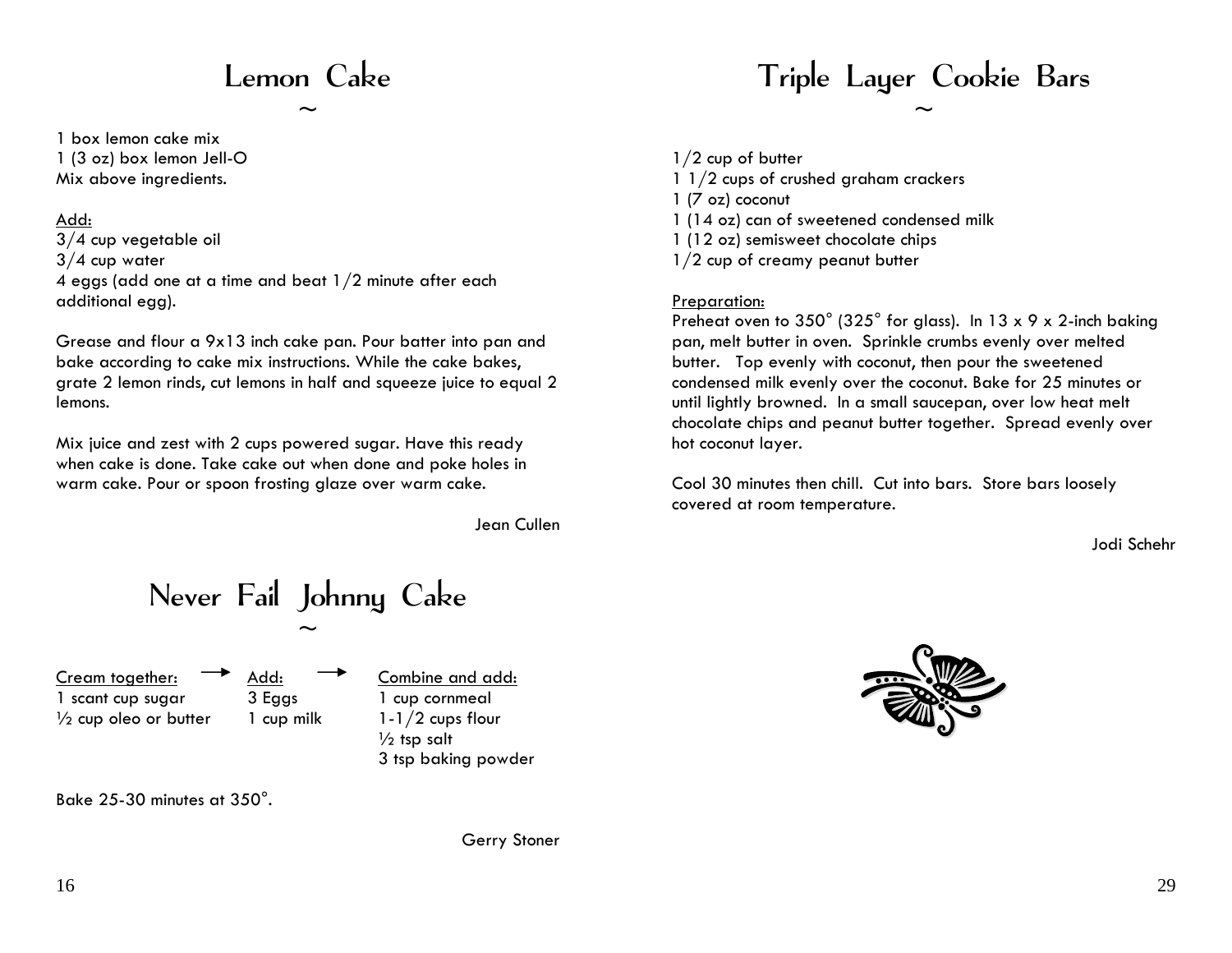# Rocky Road

 $\sim$ 

- 2 lbs almond bark
- 1 tsp oil
- 2 cups peanut butter
- 2 cups rice crispies
- 2 cups mini marshmallows
- 1 cup dry roasted peanuts
- 1 cup cashews

Melt almond bark and oil in microwave 90 seconds or so. Add remaining ingredients. Spread on cookie sheet. When cool, break into service pieces. Great holiday treats.

Jayn Wittenmyer

Sugar Cookies

 $\sim$ 

(Small batch)

1/4 cup of shortening 1/4 cup of butter 1 cup of sugar 1 egg 1 tsp of vanilla

2-2/3 cups of flour 1 tsp of baking soda  $1/2$  tsp of salt 1/4 tsp of nutmeg 1/2 cup of sour cream

Preheat oven to 375°.

Wet bowl: Mix shortening, butter, sugar, vanilla, and egg together in one bowl.

Dry bowl: Mix the salt, nutmeg, baking soda and flour together in one bowl.

Gradually combine the 'wet' bowl with the 'dry' bowl, including the sour cream. Press flat, cut out cookies, and bake f or 8-10 minutes. Often, this recipe is doubled or tripled for a larger batch.

#### Decorate!

Grandma ( Margaret P ater) Schears

# Orange Cake

 $\sim$ (Croatian)

#### The Cake

Grind 1 cup walnuts. Separate 6 eggs that are at room temperature. Add a little salt to the egg whites.

Combine 1/4 cup flour the 1 cup ground walnuts 1/3 cup plain dry breadcrumbs

Add 1 teaspoon vanilla

Combine 1/4 cup sugar and egg whites. Beat until stiff, but do not over beat.

Add 1/2 cup sugar to the egg yolks. Beat until thickened and a pale yellow.

Now add the dry crumb mixture to the egg yolks and stir until wellcombined.

Fold in egg whites until y ou see no white.

Grease a 9-inch spring form pan with butter and dust with flour. Pour batter into pan.

Bake for 40 minutes. Use a cake tester to make sure it's done. Cool.

#### Orange Cream Filling

In the top of a double boiler: Add 3 tablespoons of flour and 3/4 cup sugar together and mix well (no lumps). Add the juice of one orange to the sugar/flour mixture. Add 1 egg and the zest of 1 orange. Cool over simmering water until thick. Whisk fre quently to avoid lumps.

*Continued on next page.*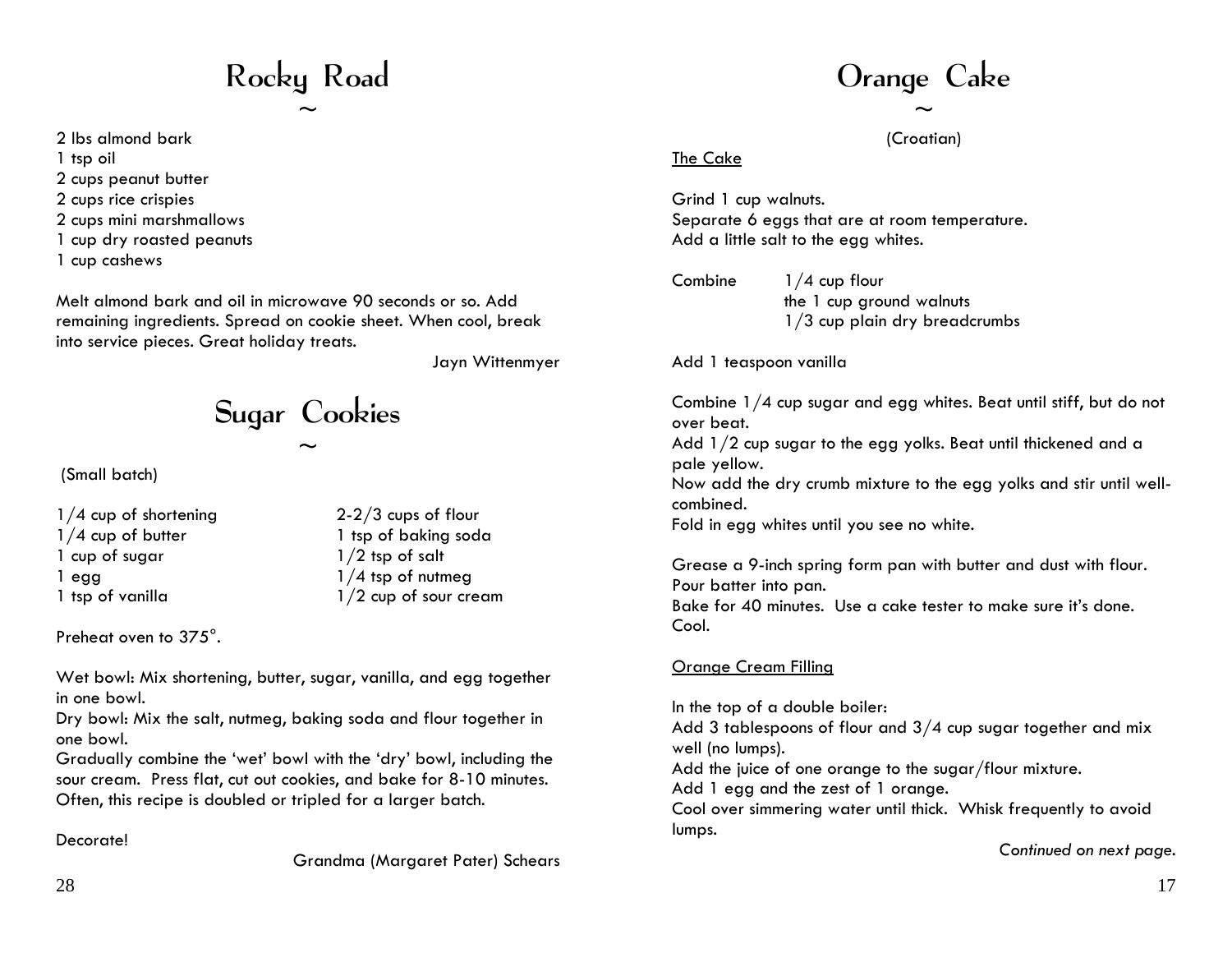#### *Orange Cake, continued*

Cool completely (place in refrigerator while cake is baking).

Whip 2 cups cold whipping cream in a cold bowl.

When cream filling is cool, fold a little of the whipped cream into the filling (if the whipped cream has been sitting awhile, beat it a little to fluff it up again). Then add rest of the whipped cream and beat together. It should be stiff.

#### To Finish

Orange rind garnish: Prepare sliced rind of 1 orange. Boil it for just a couple of minutes in plain water (eliminates bitterness). Then combine 1/4 cup sugar with 1/2 water and boil. Add rind and cook until translucent.

#### Cut the cake into thirds horizontally.

Spread first layer with 1 cup of the orange cream filling. Top with second layer. Spread second layer with 1 cup filling. Top with third layer, and use the rest of the filling to frost top and sides of cake, reserving about 1/2 cup filling. Pipe reserve around top edge of the cake and garnish the piping with the orange rind.

Serve with Turkish coffee.

Maya Fairchild



# Peppermint Meringue Cookies

 $\sim$ 

1/2 cup white sugar 2 egg whites (large eggs) 1/8 tsp salt 1/8 tsp cream of tartar

4 peppermint candies, either red or green, crushed 1/8 tsp peppermint extract

In a bowl, beat egg whites until foamy, sprinkle with salt, cream of tartar and beat until soft peaks form. Gradually add sugar, beating until stiff peaks form (about 7 minutes). Drop by teaspoonfuls onto ungreased tin foil on baking sheet. Sprinkle with crushed candy. Bake at 225° for 1-1/2 hours. Turn heat off, leave cookies in the oven with door ajar for about 1 hour. Store in airtight container. V ery pretty during Christmas time and soo good with coffee.

Everett DeGroff

# Pumpkin Bars

 $\sim$ 

2 cups flour 2 tsp baking powder 1 tsp baking soda 1/4 tsp salt 2 tsp cinnamon 1 tsp pumpkin pie spice (optional) 2 cups sugar 1 cup chopped nuts 1 cup salad oil 4 eggs 1 can (16 oz) pumpkin

Frosting: 3 oz pkg cream cheese 6 Tbsp butter 1 tsp vanilla 2 cups powdered sugar, sifted 1 tsp milk

Beat above ingredients until smooth, add more milk if necessary.

Combine all ingredients in large mixing bowl and mix until well blended. Pour into lightly greased 11x17x3/4 inch baking sheet. Bake in moderate oven, 350°, for 20-25 minutes until top springs back at touch. When partially cool, top with frosting or use frosting mix. Yield: 25-30 bars. Mary Bollerud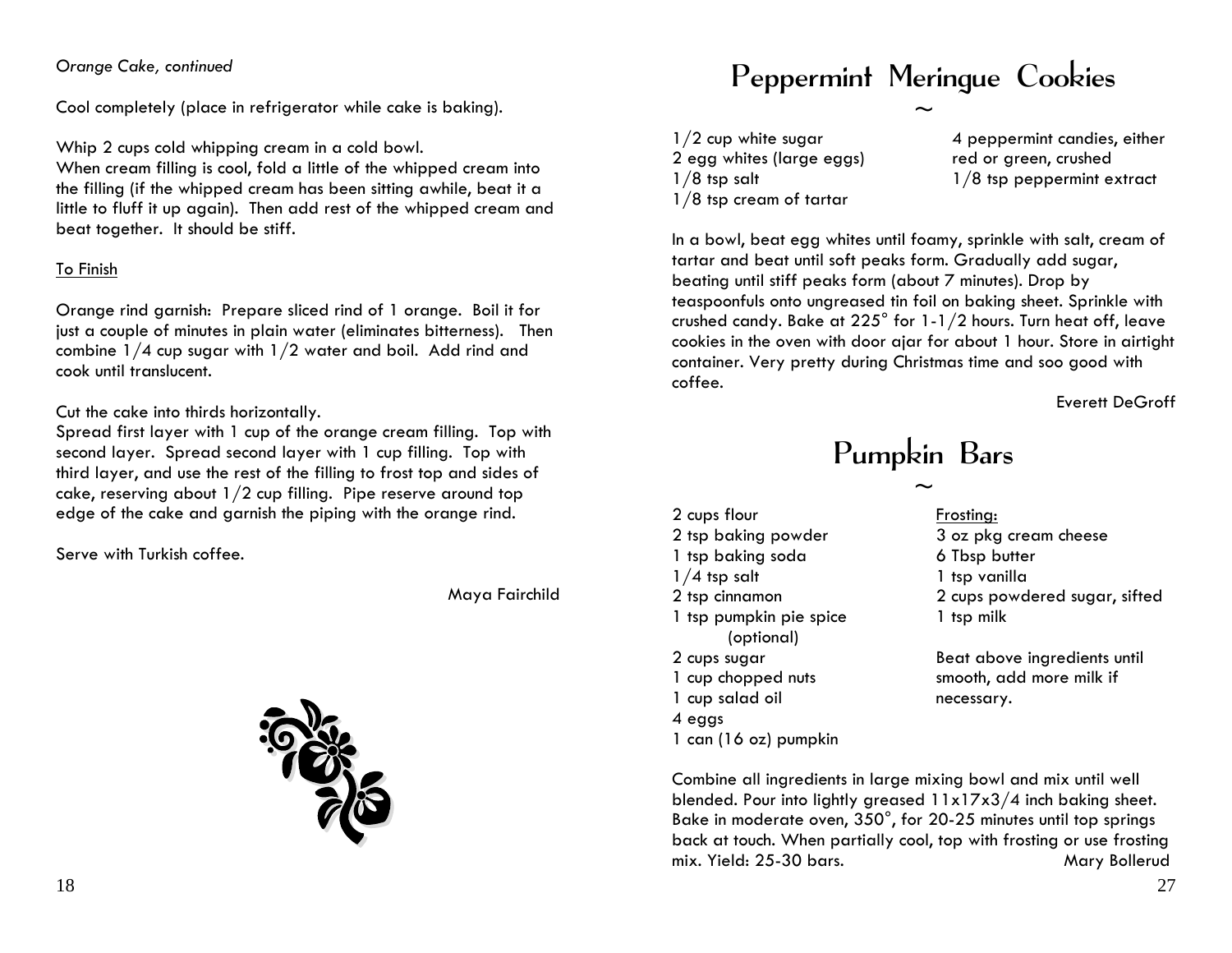### No Bake Cookies

 $\sim$ 

2 Tbsp peanut butter

 $1/2$  cup butter 2 cups sugar 2 Tbsp cocoa  $1/2$  cup milk 1-1/2 tsp vanilla 3 cups quick oats  $1/2$  cup nuts

Put peanut butter, butter, sugar, cocoa, milk and vanilla in sauce pan and bring to a boil. Boil for 2 minutes. Remove from stove. Add oats and nuts. Mix until well blended and cooled a little. Drop by teaspoons onto wax paper. Makes a lot.

Jayn Wittenmyer

### Peanut Butter Balls

 $\sim$ 

1 cup of peanut butter (smooth) 1 cup of crushed graham crackers 1 stick of butter (1/4 lb) 1 cup of brown sugar

Melt the butter in the microwave, mix in the other ingredients and chill in the fridge. Once the dough is chilled, scoop into small 1-1/2 inch balls.

Melt half a bag of chocolate chips in the microwave (more if you run out of coating), then dip the dough balls into melted chocolate on one half and put on wax paper and chill, then dip the other half.

They freeze well, and are very addictive!

### Sour Cream Coffee Cake Grandmere

 $\sim$ 

1/2 cup butter 1 cup sugar 2 eggs 2 cups all purpose flour 1 tsp baking soda 1 tsp baking powder  $1/2$  tsp salt 1 cup sour cream 1 tsp vanilla

Topping and filling: (Combine and add as directed) 1/3 cup brown sugar 1/4 cup sugar 1 tsp cinnamon 1/4 cup finely chopped pecans (optional)

Cream butter until soft, add sugar and cream mixture until light and fluffy. Add eggs, one at a time, beating well after each addition. Stir the dry ingredients together. Add the dry ingredients to the creamed mixture, alternating with sour cream, beginning and ending with the flour mixture. Stir in the vanilla. Pour half of the batter into a tube pan, coated with cooking spray. Cover with half the cinnamon mixture. Pour remaining batter over the filling and top with the remainder of the cinnamon mixture. Bake at 350° for 35 to 40 minutes.

Rona Malofsky

Stripe It Rich Cake

 $\sim$ 

1 box cake mix 2 small instant pudding

1 cup powered sugar 4 cups cold milk

Prepare cake as directed and bake. Poke holes at once down through the cake with handle of wooden spoon 1 inch apart. Combine pudding with sugar in large bowl. Gradually stir in milk. Beat on low speed for not more than 1 minute. (Do not over beat.) Quickly, before pudding thickens, pour about one half of the thin pudding over warm cake and into holes. Allow remaining pudding to thicken slightly, then spoon over cake swirling to frost cake. Chill at least one hour. Store cake in refrigerator.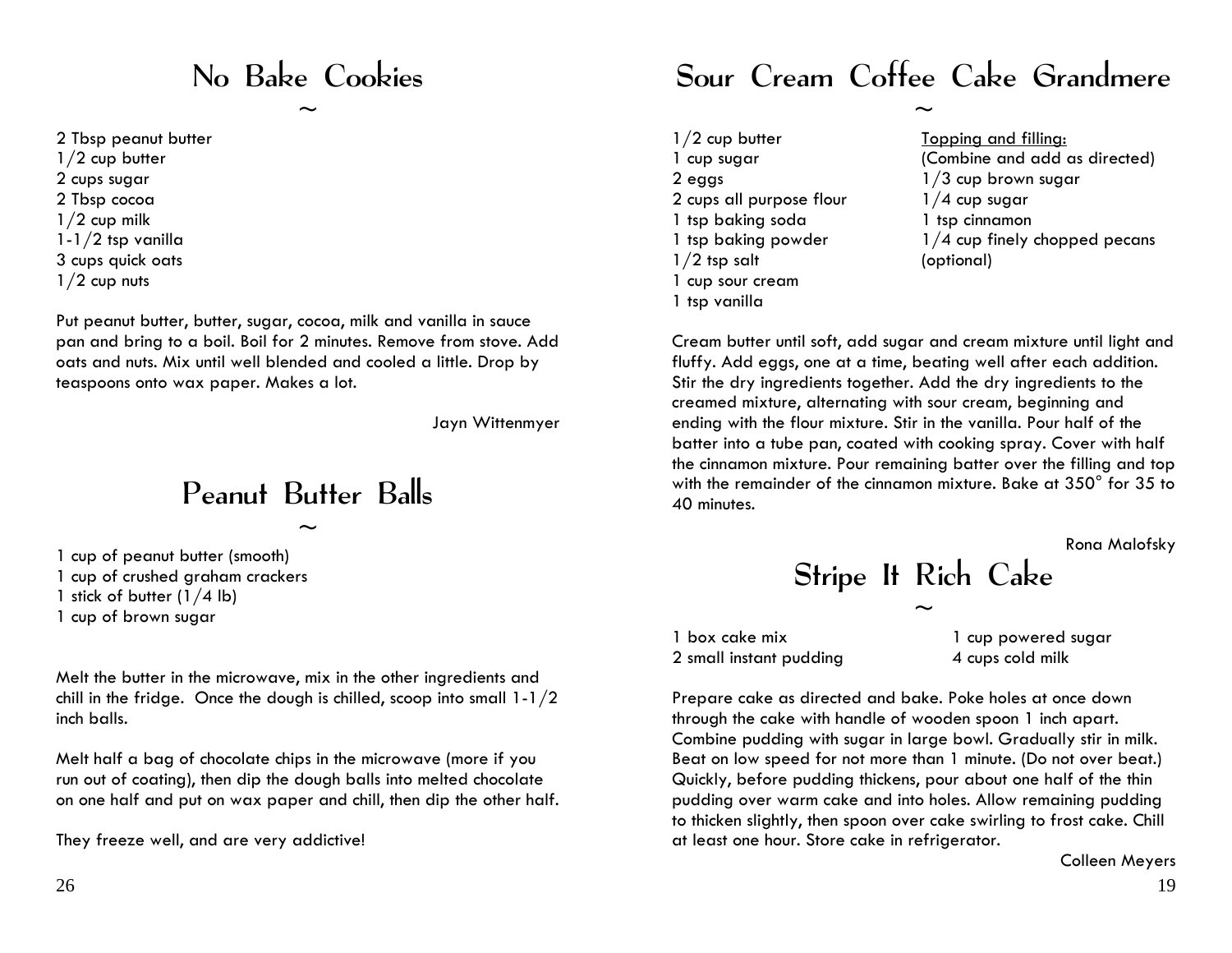# COOKIES, BARS & Candy

Carmel Corn Cowgirl Cookies Good Cookies Kari's Favorite Bars Krumk Kalse (Norwegian Cookies) Lace Cookies Lemon Bars Magic Cookie Bars No Bake Cookies Peanut Butter Balls Peppermint Meringue Cookies Pumpkin Bars Rocky Road Sugar Cookies Triple Layer Cookie Bars Yummy Rhubarb Bars

### Lemon Bars

 $\sim$ 

2 cups flour  $1/4$  cup flour  $1/2$  tsp salt 1/2 lb unsalted butter 1/2 cup powdered sugar 4 eggs 2 cups sugar 1/3 cup lemon juice 1/2 tsp baking powder

Mix 2 cups of flour, powdered sugar, and salt in a bowl, then cut in the butter. Press this into a 9x13 baking pan. Bake at 350 $^{\circ}$  for 25  $^{\circ}$ minutes.

Beat eggs, 2 cups of sugar, and lemon juice. Fold in the 1/4 cup of flour and baking powder. Pour this over the baked bottom crust. Bake this for another 25 minutes. Sprinkle the pan with powdered sugar once the bars have cooled. Keep covered.

Lynn Sankey



Preheat oven to 350°

1/2 cup butter 1-1/3 cups flaked coconut 1-1/2 cups graham cracker crumbs 1 can (14 oz) Sweetened Condensed Milk 1 cup semi-sweet chocolate chips

Melt butter in a 13x9 inch glass pan in the oven. Do not let burn. Sprinkle the cracker crumbs on top of the melted butter and form a bottom crust. Spread the coconut flakes over the crust. Pour the Sweetened Condensed Milk over the coconut, and sprinkle the chocolate chi ps on top. You can garnish the dish with a little more coconut if you want.

Bake for 25 minutes. Put on cooling rack, let cool, cut into squares.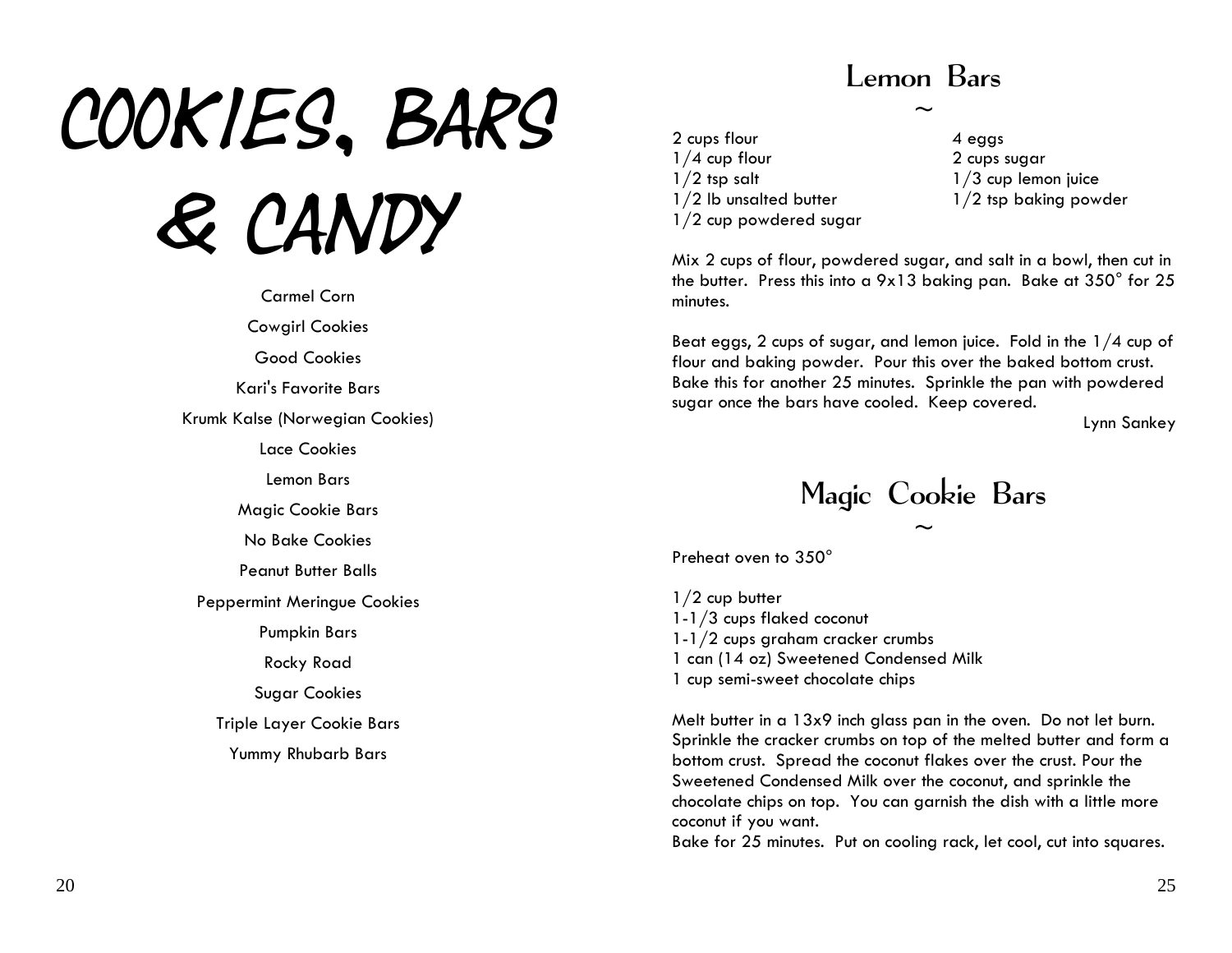# Krumk Kalse

 $\sim$ 

(Norwegian Cookies)

1/2 cup melted butter 1 cup sugar 1 cup sweet cream (half and half) 3 eggs, well beaten 1/4 tsp cardamom seed

2 cups sifted flour

In a bowl, cream the butter and sugar together; add the eggs and mix using a wooden spoon. Add sifted flour and cardamom alternately with cream. Beat until smooth. Drop by teaspoonfuls on Krumkaka iron. Close iron and press tightly together. Bake until light brown on both sides. Roll as soon as removed from iron as they crisp at once.

Dorothy Koch

Lace Cookies

 $\sim$ 

Preheat oven to 350°.

1-1/2 cups uncooked oatmeal (not instant) 1-1/2 cups light-brown sugar 2 Tbsp flour 1/2 tsp salt

2/3 cup melted butter 1 egg, lightly beaten 1/2 tsp vanilla

Mix together the dry ingredients. Then stir in the melted butter, then add the egg and vanilla.

Put batter in ½ teaspoon blobs on an ungreased cookie sheet. Bake until lightly browned (about 5 minutes). Cool slightly, removing cookies from baking sheets with spatula as soon as they are firm. If they become too hard, put in oven briefly to soften.

# Carmel Corn

 $\sim$ 

8 cups popped popcorn 3 Cup brown sugar 6 Tbsp butter 2 Tbsp light corn syrup 1/4 tsp baking soda 1/4 tsp vanilla pinch of salt

Bring the butter, syrup, sugar and salt to a low boil for 5 minutes without stirring. Take off of heat.

Add  $1/4$  tsp baking soda and  $1/4$  tsp vanilla and stir.

Pour mixture over the popcorn and mix it around. Put the coated corn on a baking sheet and put into a 350° oven for 15 minutes.

Take out and stir. If needed, put back in oven for another 5 minutes. You can also add peanuts or other nuts while coating the popcorn.